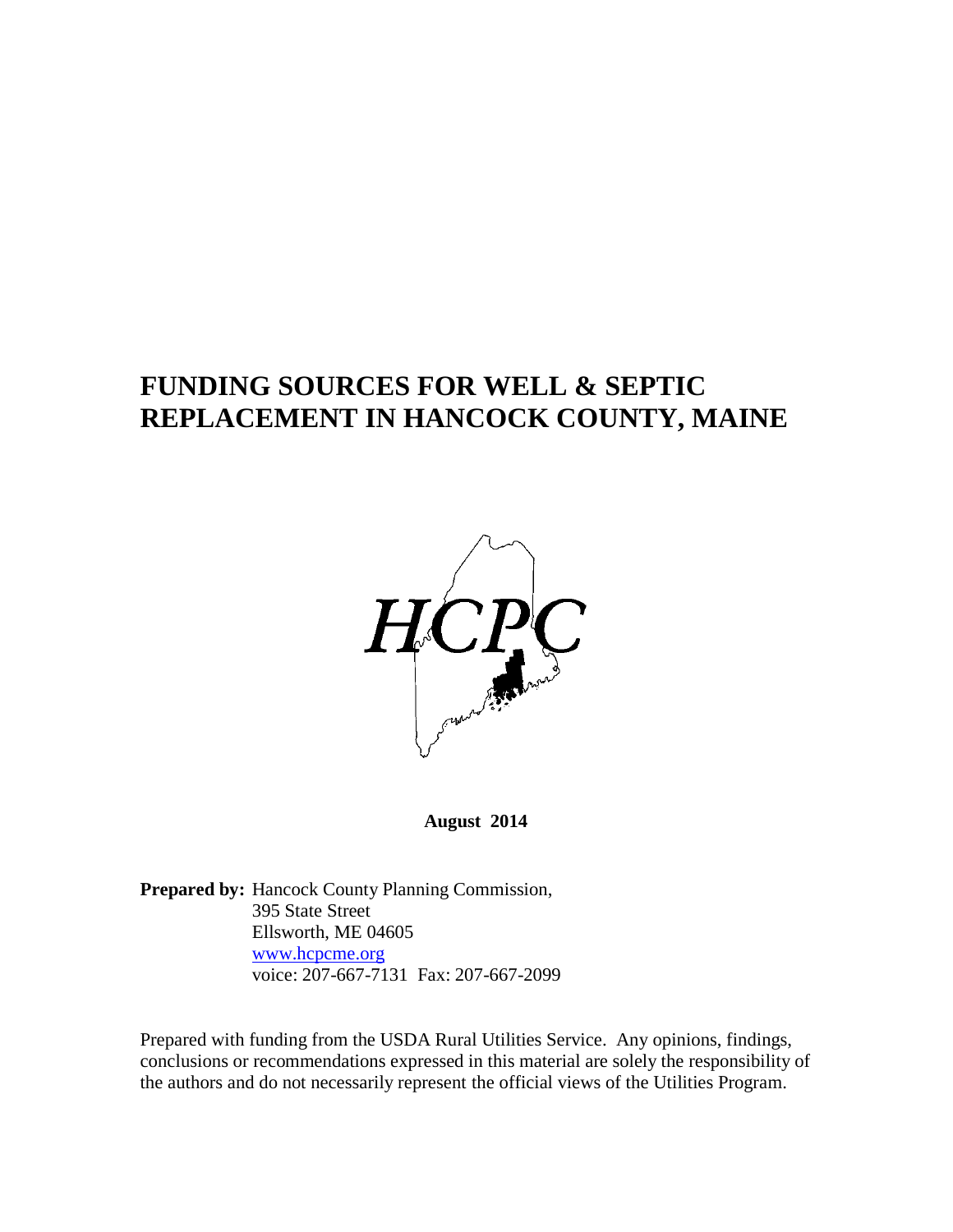# **FUNDING and TECHNICAL ASSISTANCE SOURCES FOR WELL & SEPTIC REPLACEMENT**

# **2014-2015**

### **Introduction**

Many groups in Hancock County are working to replace or repair failed wells and septic systems. This brochure serves as a short summary of various funding sources and follow-up technical assistance resources For more information contact Tom Martin at the Hancock County Planning Commission (667-7131 or [tmartin@hcpcme.org\)](mailto:tmartin@hcpcme.org). Also, visit the agency web site at:<http://www.hcpcme.org/comdev.html>*Please note that program rules are subject to change. Contact Tom Martin for the latest information.*

## **WASHINGTON HANCOCK COMMUNITY AGENCY**

### **Telephone: (207-610-5957)**.

#### **Website: [http://www.whcacap.org/house-and-home/home-repair](http://www.whcacap.org/house-and-home/home-repair-loans.php)[loans.php](http://www.whcacap.org/house-and-home/home-repair-loans.php)**

#### **Agency Purpose:**

WHCA brings community resources together to help people in Washington and Hancock counties to achieve self -sufficiency and a better quality of life. It offers a wide range of services including heating assistance, transportation, weatherization, small business assistance, tax preparation and more. It provides the following housing services:

**Home Repair Program -** The assistance may be used for a variety of home rehab needs, such as heating and electrical repairs, lead paint mitigation, roof and structural repairs, repair or replacement of substandard or failed septic systems, and other health and safety improvements.

#### **Requirements:**

•Client must be at or below 80% median income based on the funding source.

- •Home must be an existing and habitable structure.
- •Client must own and live in the home.
- •Single-family homes only.

•Single-wide or double-wide trailers must be built after 1978 located on owned or leased land. In the case of leased land, the lease must be provided for assistance.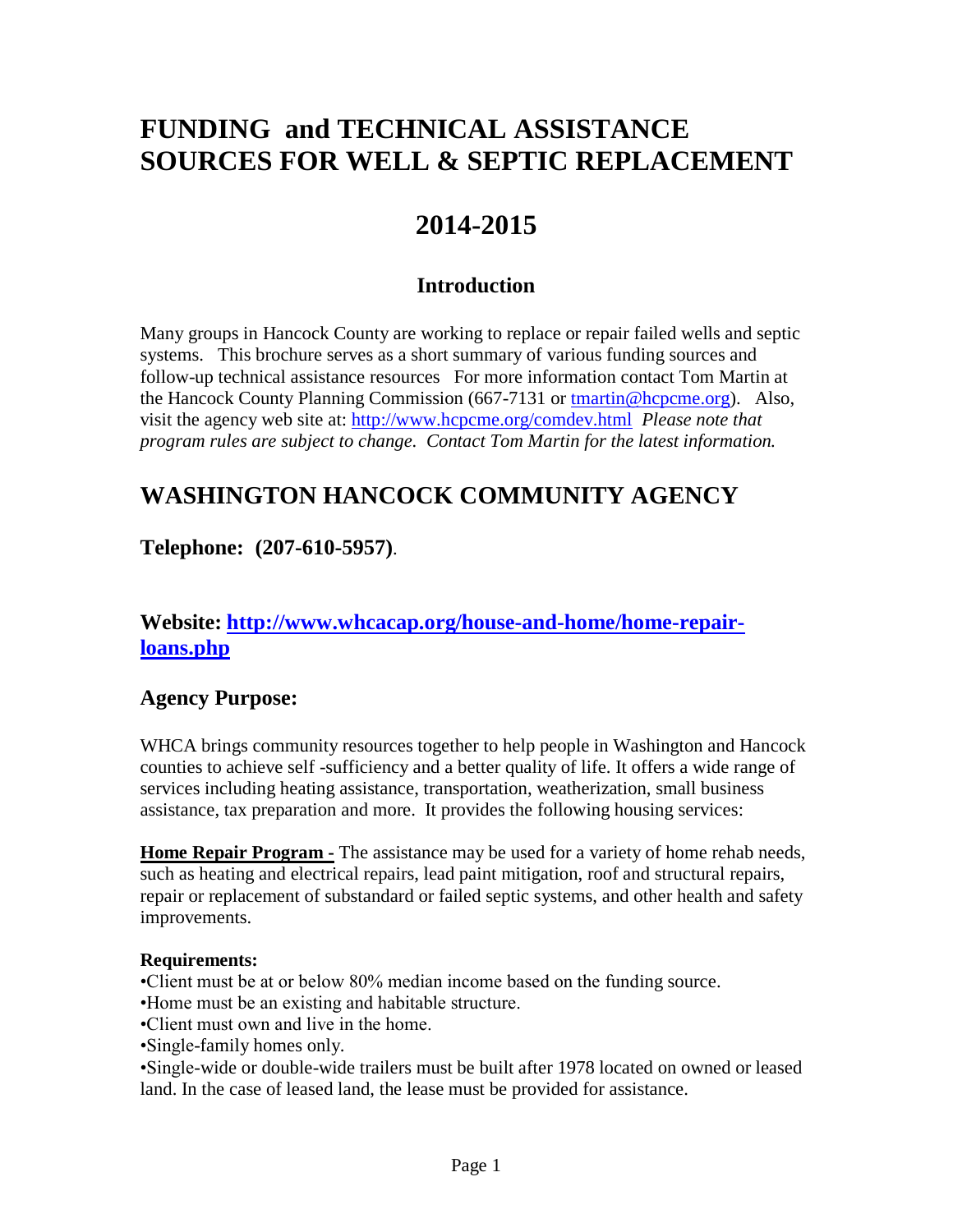•Property can not have restrictions or encumbrances that would restrict the marketable nature of the owner's interest.

•All tax liens must be cleared before a loan or grant can be approved.

Property owner must be unable to provide or obtain financing for the improvements from other sources.

## **USDA HOUSING LOANS AND GRANTS**

#### **Telephone: 207-990-3676**

#### **Website: [http://www.rurdev.usda.gov/ME\\_Home.html](http://www.rurdev.usda.gov/ME_Home.html)**

#### **Agency Purpose:**

Rural Development works with state and local governmental entities and a variety of public and non-profit organizations to provide funding options to communities throughout rural America. Organizations eligible to apply for funds include state and local governmental entities; nonprofit groups, such as community development organizations; associations, private corporations, and cooperatives operating on a not-forprofit basis; and federally recognized Native American and Alaskan Native groups.

Its relevant housing programs in Maine include:

- 1. **[Section 502 Direct Loan Program](http://www.rurdev.usda.gov/me/SFH/Fact%20Sheets/502%20Direct%2001-2009.pdf) -** Low interest loans are made directly by Rural Development to applicants whose incomes are less than 80 percent of the median income for the area. This program is focused toward purchasing modest housing, constructing new homes, or repairing pre-owned dwellings, located in rural areas of Maine.
- 3. **[Section 504 Direct Loan Program](http://www.rurdev.usda.gov/me/SFH/Fact%20Sheets/504%20loan%2001-2009.pdf)** Loans are made at 1 percent interest rate to repair, improve, or modernize modest single family homes in rural areas, making homes safer or more sanitary, or to remove health and safety hazards. Applicants' incomes must be less than 50 percent of the median income for the area.
- 4. **[Section 504 Grant Program](http://www.rurdev.usda.gov/me/SFH/Fact%20Sheets/504%20grant%2001-2009.pdf)** For homeowners 62 years old or older who cannot repay a loan, grant funds are available to remove health or safety hazards, or remodel dwellings to make them accessible to household members with disabilities.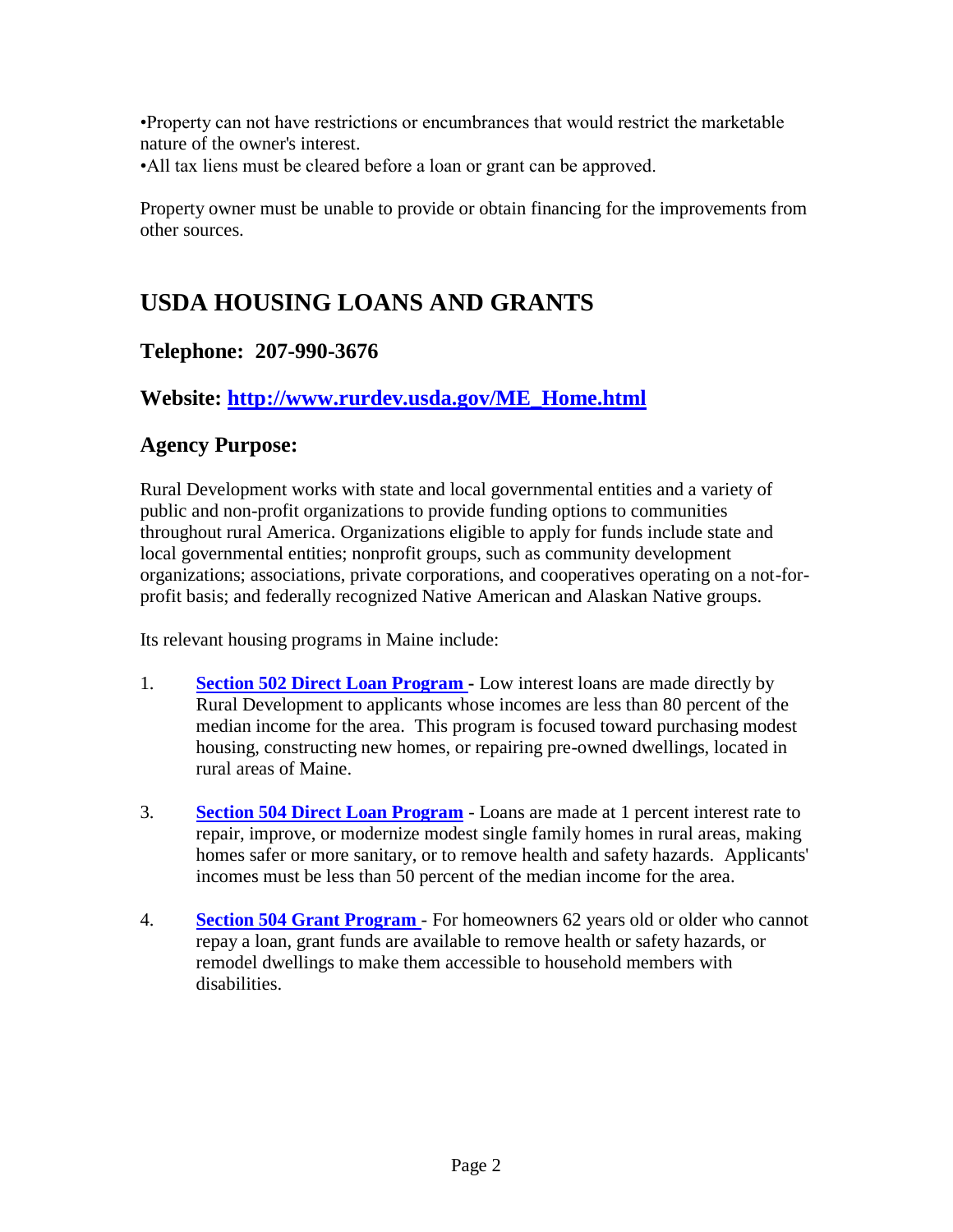### **HANCOCK COUNTY HABITAT FOR HUMANITY**

#### **Telephone: 207-667-8484, 207- 667-3082**

**Website: <http://www.hancockcountyhabitat.org/>**

#### **Agency purpose:**

Hancock County Habitat for Humanity is a locally run affiliate of **[Habitat for Humanity](http://www.habitat.org/)  [International](http://www.habitat.org/)**, a non-profit, ecumenical Christian housing organization. Habitat for Humanity works in partnership with people in need to build and renovate decent, affordable housing. The houses are sold to those in need at no profit and with no interest charged. While well and septic replacement are not normally among the primary services provided, they may be considered in unusual circumstances.

### **DEP SMALL COMMUNITY GRANT PROGRAM**

#### **Telephone: 207-287-7765**

**Website:<http://www.maine.gov/dep/water/grants/scgpara2.html>**

#### **Program purpose:**

The Small Community Grant Program is a water pollution control program administered by the Maine Department of Environmental Protection. Its goal is to improve water quality, protect public health, and open shellfishing areas, which are affected by wastewater discharges. The program may provide financial and technical assistance in solving wastewater disposal problems in un-sewered areas. An actual pollution problem must be documented in order to qualify for funding. The highest priority is given to problems which are polluting a public drinking water supply or a shellfishing area.

Grants for 25 to 100% of the replacement costs of a year round residence, 25% to 50% of a business, and 25% to 50% of a seasonal or second home are available for qualifying systems. Property owners benefiting from the grants must have a taxable income of \$40,000 or less, although technical assistance is available to anyone. The maximum project size that can be funded in a single year is \$100,000.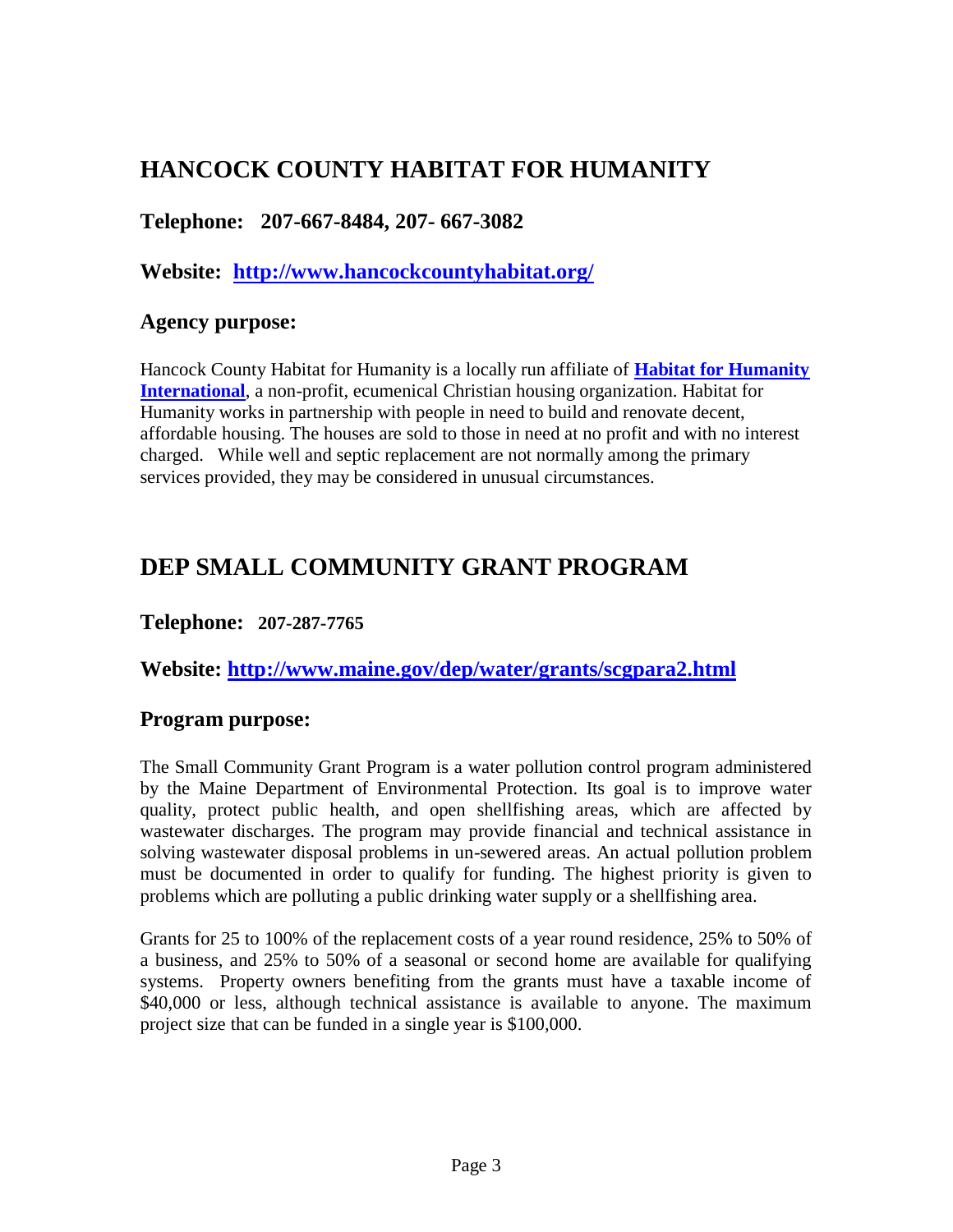#### **Program Requirements:**

Grant applications must be submitted by the municipality in which the property owner resides. Applications must be sent to the DEP by January 31 in order to receive funding in that year except under special circumstances. Individual families may qualify for the grant program if their federal taxable income for the previous year was \$40,000 or less. Commercial establishments may qualify if their gross profit for the previous year was \$100,000 or less. Potential applicants are not eligible for grant assistance if their income exceeds these figures. Applicants are required to show proof that they meet the income limit. A sliding-scale grant percentage applies depending on the amount of income or profit. Participants in the program are also required to grant an easement to the town allowing construction and inspection of the system.

#### **OTHER TECHNICAL ASSISTANCE RESOURCES**

A few resources are identified here. For more information contact the Hancock County Planning Commission or the various websites shown below.

- **1. Identifying Sources of Water Contamination**
- Small Scale Waste Water Disposal Systems: [http://www.gro](http://www.gro-wa.org/wastewater-resource-manual)[wa.org/wastewater-resource-manual](http://www.gro-wa.org/wastewater-resource-manual)
- Supplemental Plumbing Code: <http://www.hcpcme.org/comdev.html#CDBGWell>
- Model Wellhead Protection Ordinance: [http://www.maine.gov/dhhs/mecdc/environmental-health/water/dwp](http://www.maine.gov/dhhs/mecdc/environmental-health/water/dwp-services/swp/sourcewaterprotection.htm)[services/swp/sourcewaterprotection.htm](http://www.maine.gov/dhhs/mecdc/environmental-health/water/dwp-services/swp/sourcewaterprotection.htm)
- Google service for locating wells and protection areas at: [http://www.maine.gov/dep/gis/datamaps/DWP\\_Wells/index.html](http://www.maine.gov/dep/gis/datamaps/DWP_Wells/index.html)
- For recommendations on reducing the risk of groundwater contamination, see: